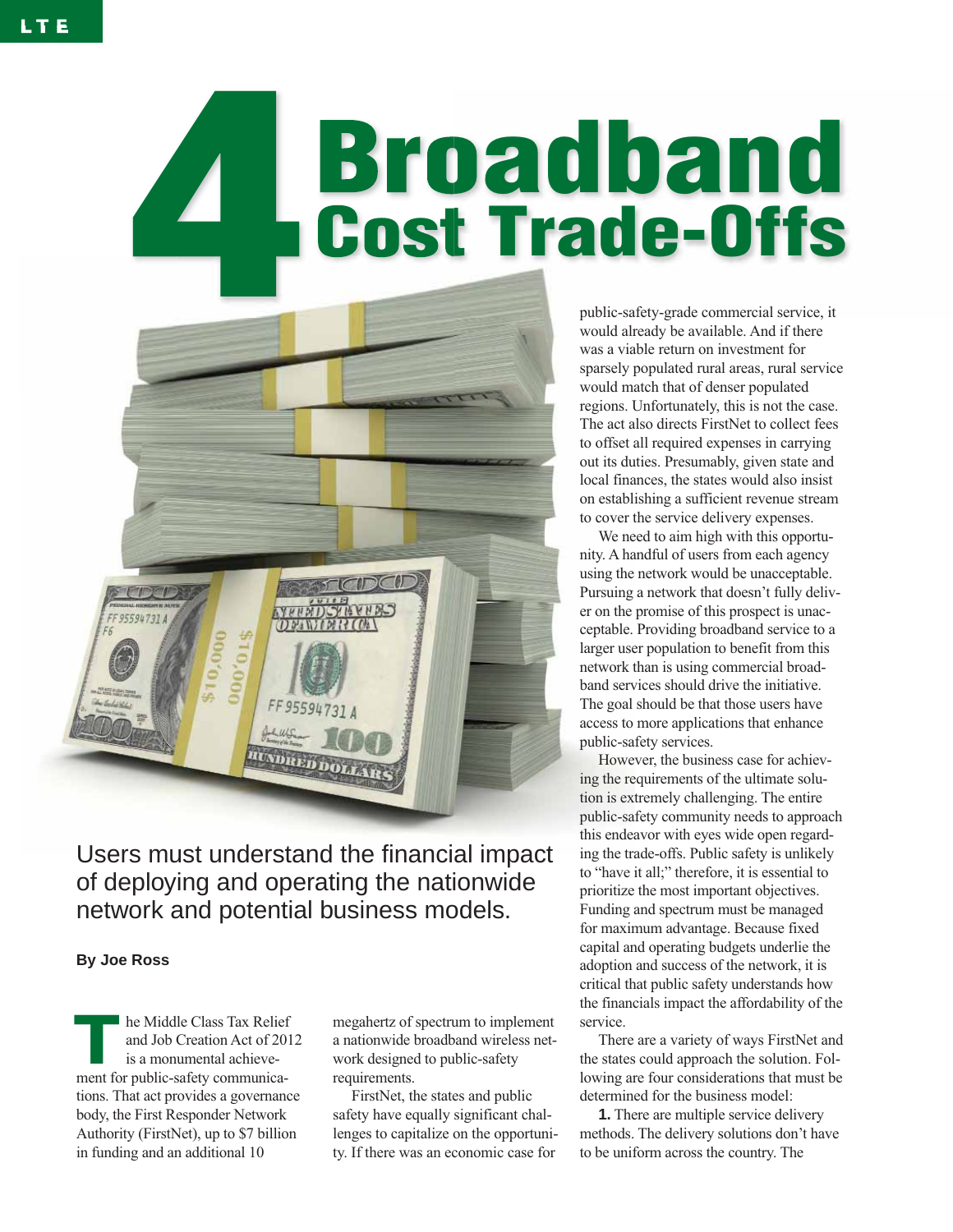solution for urban areas can differ from rural areas because of their diverse environments and needs.

**2.** Multiple types of partners can affect the service delivery methods. The service could be delivered differently if the primary partner is a utility compared with a commercial carrier.

**3.** Different types of business arrangements impact who owns the financial risk. For example, FirstNet or the states could engage a vendor to provide service on a fee-for-use basis, or a vendor could be engaged to provide network operations at a fixed fee.

**4.** There are various mechanisms and options for fee collection. The network operator can collect user fees from public-safety entities, as well as from secondary use of the spectrum and from leasing infrastructure.

Essentially, various combinations could make up the business model. The options are inter-related. Some options may result in less-than-ideal operational scenarios that could stifle service adoption or its benefits. Other options may result in higher operational costs and prevent access to many public-safety agencies. Ultimately, it is not possible to determine the ideal business model until public safety fully understands its requirements and the private enterprise offerings.

### **1. Service Delivery Methods**

Long Term Evolution (LTE), the global standard for next-generation mobile broadband technology, was selected as the standard for the publicsafety network. The law is clear that FirstNet will provide the core network, but either FirstNet or the state will provide the radio access network (RAN) and cell sites. There are many ways to leverage LTE, and the law contemplates roaming arrangements with commercial networks that may include alternative technologies, such as 3G wireless standards. Fundamentally, the commercial networks have limited service in many rural areas because there is little return for the investment.

In its 16th annual report on competitive market conditions, the FCC found the commercial carriers served 74.3 percent of the area of the country and 99.9 percent of its population. Rarely do you see the coverage requirements for LMR networks based on population because public safety's operations routinely go beyond the density of the population. Critical infrastructure can be located outside of populated areas and crime knows no borders. The scope of where service is needed has major impacts on how the service should be delivered. Sam Ginn, FirstNet's chairman, says the board intends to deliver service to every square meter of the country, including parking garages. This is a monumental challenge.

FirstNet could choose to provide only terrestrial service where a single nationwide commercial carrier offers service. And because the nationwide carriers have dramatically different individual footprints, the scope of coverage could be substantially different. According to broadbandmaps.gov, Verizon Wireless serves 1.33 million square miles while T-Mobile serves 281,473. Both carriers have roaming agreements with others that altogether serve the 74.3 percent of the United States, however, they don't control these roaming partners, and therefore, cannot necessarily deliver custom public-safety services in those areas. If the services are delivered using commercial spectrum and not provided over public safety's spectrum, it's possible that public safety would not receive the priority service it requires.

FirstNet has also presented alternative broadband service delivery methods. For example, satellite services were identified to be an integral component of the plan. Satellite offers reliability and coverage benefits, but unfortunately has limitations. Additionally, there are multiple types of satellite services to consider, each with their own advantages and challenges.

Where terrestrial service is provided, the type and ownership of the assets impact the construction and operational costs, as well as the survivability of the network. The law calls for FirstNet to leverage both commercial and public-safety assets. Use of commercial assets will have synergies with commercial carrier partners. The

carriers have equipment installed at their cell site locations. Relocating that equipment is costly. Public safety also has considerable assets. Because public safety often builds its infrastructure to a higher standard, those sites are likely to be more hardened or survivable. In addition, use of those sites may reduce the overall taxpayer burden. In the end, both public-safety and commercial sites will be used, but which sites serve as the foundation of the nationwide network can dramatically impact the capital and operating costs. The commercial carriers themselves generally lease their tower sites. So there's no "free ride" for FirstNet or a commercial carrier to employ these facilities into the network. The owner tower companies must be compensated for the improvements to their sites to use the public-safety spectrum.

Other factors, such as how the service will be marketed and sold, also affect the net cost. Additionally, retaining customers and the associated cost for providing customer service also impact the business model. FirstNet and the states cannot ignore these elements of the business, and the financial models must accommodate the cost associated with securing, collecting and retaining the revenues required to sustain the service.

# **2. Partnership Options**

The commercial cellular carriers are addressed specifically in the law for roaming, and they have significant assets and resources for delivering public-safety services using the publicsafety spectrum. Carriers have cell sites, backhaul, technicians, engineers, operations support systems and other attributes that can help deliver the final solution. However, based on the failure of the D block auction, their participation in delivering public-safety operational requirements is not guaranteed. It is not clear if carriers are willing to meet public safety's requirements.

In fact, because FirstNet has not yet completed its consultation with the states as required, public-safety service conditions are not fully defined. As a result, it is unclear what the requirements may be and how the private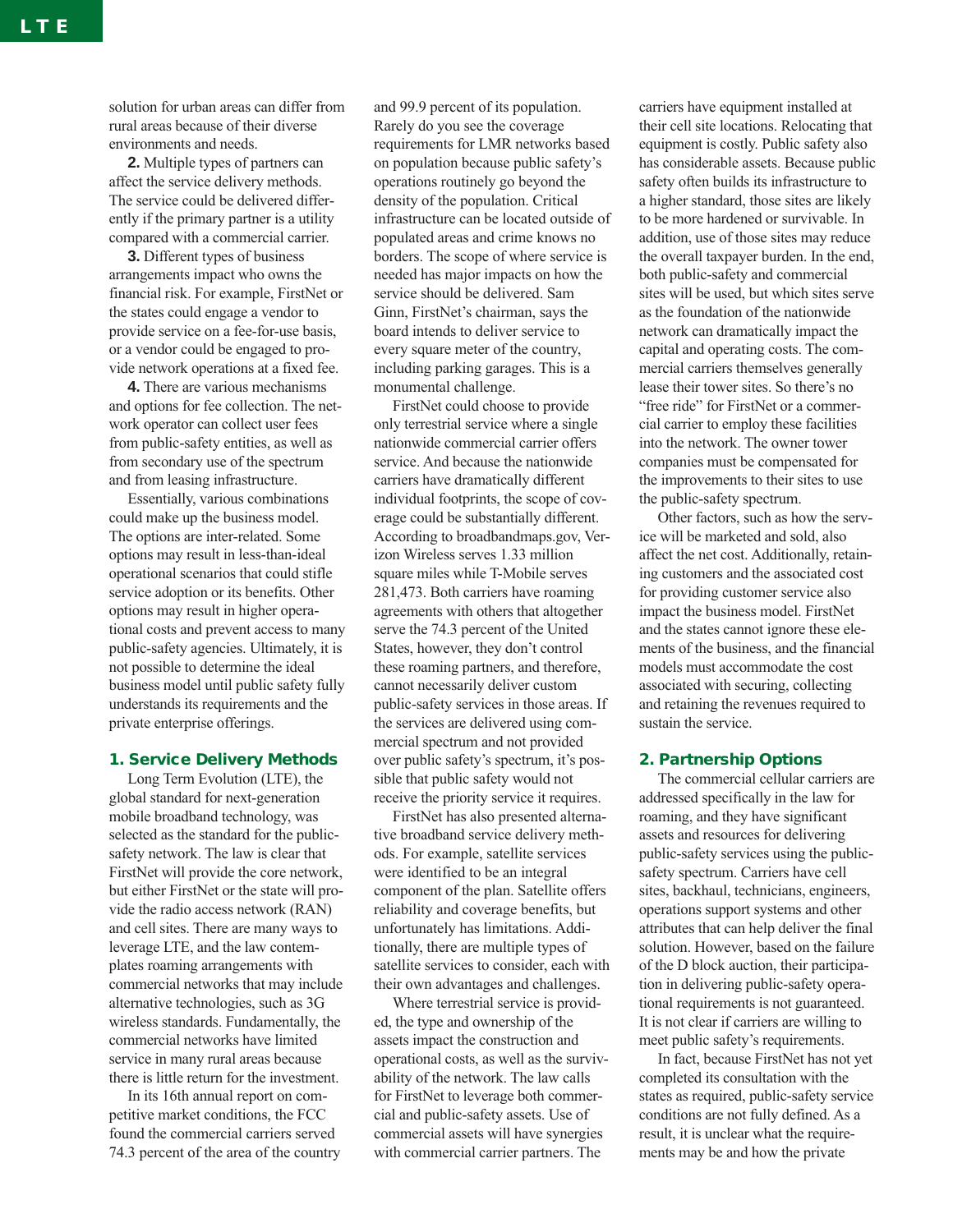# **Both public-safety and commercial sites will be used, but which sites serve as the foundation of the nationwide network can dramatically impact the capital and operating costs.**

partners can deliver them. Public safety's knowledge of the service delivery and economic challenges may help the states prioritize requirements. Until then, public safety needs to keep its options open and consider alternative partners to deliver the objectives.

Utilities have expressed an interest in becoming a partner and have considerable assets nationwide. While the commercial carriers can choose not to serve remote communities, the utilities generally extend service into rural communities. As a result, their asset footprint is considerable. In addition, they have similar needs for mission-critical communications. Utilities are important components of our critical infrastructure and are active participants in emergency response. In other words, they represent a user base that is important to public safety and public officials. The utilities also have unmet needs for guaranteed wide-area communications for which a public-safety-grade network is uniquely suited. The utility could then barter enhanced wireless services in exchange for the use of these assets.

Public-safety agencies are an important partner in the process. For example, if an agency offers its assets in exchange for services on the network, that agency is more likely to remain on the network and maximize its participation. That agency will feel more like a partner to the service provider than if it is solely an end user. And governments across the country may have additional funds that they are willing to invest to enhance local network capabilities.

# **3. Business Arrangements**

The business arrangement options vary and can significantly impact the outcome. FirstNet or a state could choose to hire a vendor to operate the network at a fixed price. In this case, FirstNet or the state owns the responsibility to capture sufficient users or

other service fees to cover that cost. The business model must fund the "losses" until the user fees recoup these costs. In the case of fixed network operational costs, the initial losses could be substantial. However, a fixed-cost model could result in "out year" flexibility to reduce the per-user fees and to facilitate investment in network growth or upgrade.

On the other hand, the business arrangement could be user fee based. For example, a mobile network operator (MNO) could offer FirstNet wholesale RAN services and charge FirstNet by the number of users, amount of use or some combination of the two. In this case, the MNO owns the financial risk to deliver sufficient users to the network to recover its costs. FirstNet could extend this to cover other operational functions such as billing, sales and marketing, and customer care, alleviating itself from most of the financial risk.

# **4. Revenue Models**

There are also multiple revenue generation models that influence how service is sustained. The MNO business arrangement affects FirstNet or the state's participation in the revenue distribution. In addition, the services offered and the total population of feasible users will likely vary. And the degree to which the network is used for secondary users via the covered leasing agreements can also vary. The secondary use could cover a limited number of subscribers, such as utilities and other government users, as well as a cellular carrier's existing users or new wholesale users supported through the act's covered leasing agreements.

Recent accounts of the total publicsafety population vary anywhere from 3 million to 14 million individuals. The 2011 census of state and local government employees shows more than 800,000 police protection; 300,000 fire

protection; 250,000 corrections; and more than 240,000 health full-time equivalent (FTE) employees, including EMS. Overall, the census reflects nearly 12 million total FTE state and local employees, but the plurality of those employees are educators.

The census also indicates more than 2.8 million federal employees with a plurality, and more than 800,000 involved in national defense and international relations. With many of these employees working in foreign lands, it's unclear to what extent they could be subscribers on the nationwide network. And many employees don't have government-funded voice or data wireless devices.

There are also an estimated 800,000 volunteer firefighters, many of whom are not government employees. These individuals are likely to be harder to capture as users on the nationwide network. Because they may make up the majority of the public-safety users, they represent a tremendous opportunity for FirstNet and the states both in terms of benefit and revenue generation. Many agencies employ mobile data computers or broadband-connected devices for each vehicle or unit. The first responders associated with those units may have access to the FirstNet network, but handheld devices can provide additional benefits, and these handheld devices are funded both by governments and individuals.

At the same time, enterprise contracts and family plans are moving more to usage-based models with less dependence on the number of lines. These trends in addition to potential reductions in competitive service costs can influence the revenue model and the number of subscribers of the service. And similar to carriers, First-Net and the states can monetize value-added services like voice, text messaging and hosted applications.

The revenue models regarding covered leasing arrangements for